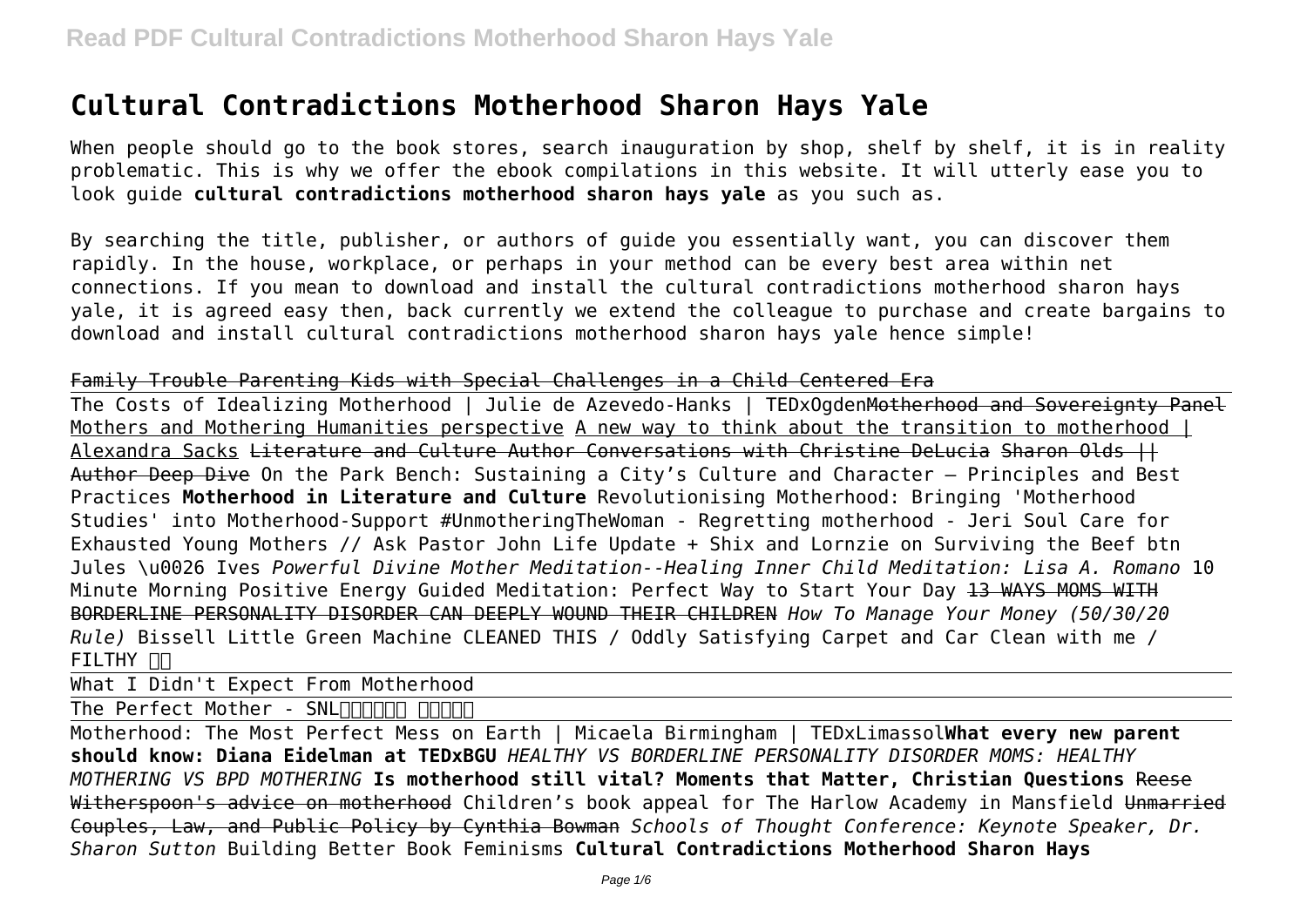This type of gender essentialism, the new momism, "insists that... Inthe cultural contradictions of motherhood, Sharon Hays eloquently showed how the attributes of "intensive mothering" evolved over ...

### **Intensive Mothering: The Cultural Contradictions of Modern Motherhood**

In that debate, experts on mid-20th century sexual norms say, lies a lesson about how consent and dating culture in America has evolved ... Within this environment, the contradictions were many.

### **'Baby, It's Cold Outside' Was Controversial From the Beginning. Here's What to Know About Consent in the 1940s**

She lives with their mother (Inez Palange), an Italian immigrant ... That seal is nonetheless what censors—both those who enforced the Hays Code (already in effect but less stringent than ...

### **"Scarface" Startles Anew on the Criterion Channel**

Little is said about her romantic or domestic situation, although she may live with her mother ... everything. Sharon has probably achieved her position more from her tenaciousness, forceful ...

#### **The Smoking Room**

In phone interviews, DIEB-THROAT confirmed that the matters were well known within the company, but that a "culture of fear" had been developed to assure that employees, including technicians, vendors ...

#### **EXCLUSIVE! \* A DIEBOLD INSIDER SPEAKS! "**

It creates congestion and pollution, posing challenges for governance. Some effects extend beyond urban borders, creating cultural change. The character of cities varies by country and world region, ...

#### **How Cities Matter**

CNN's Barbara Starr is reporting that a court has ordered the Pentagon to release Pentagon surveillance video from 9/11 that shows AA flight #77 hitting the building. Judicial Watch has pursued this ...

#### **VIDEO - BREAKING: Government Releasing 9/11 Video of Pentagon Crash**

This is because progressives have turned it into an external proxy fight in the identitarian culture wars. Israel represents the ... but you knew you were being conned. Clinton was a contradiction. He ...

#### **Why the Left wants America to fail**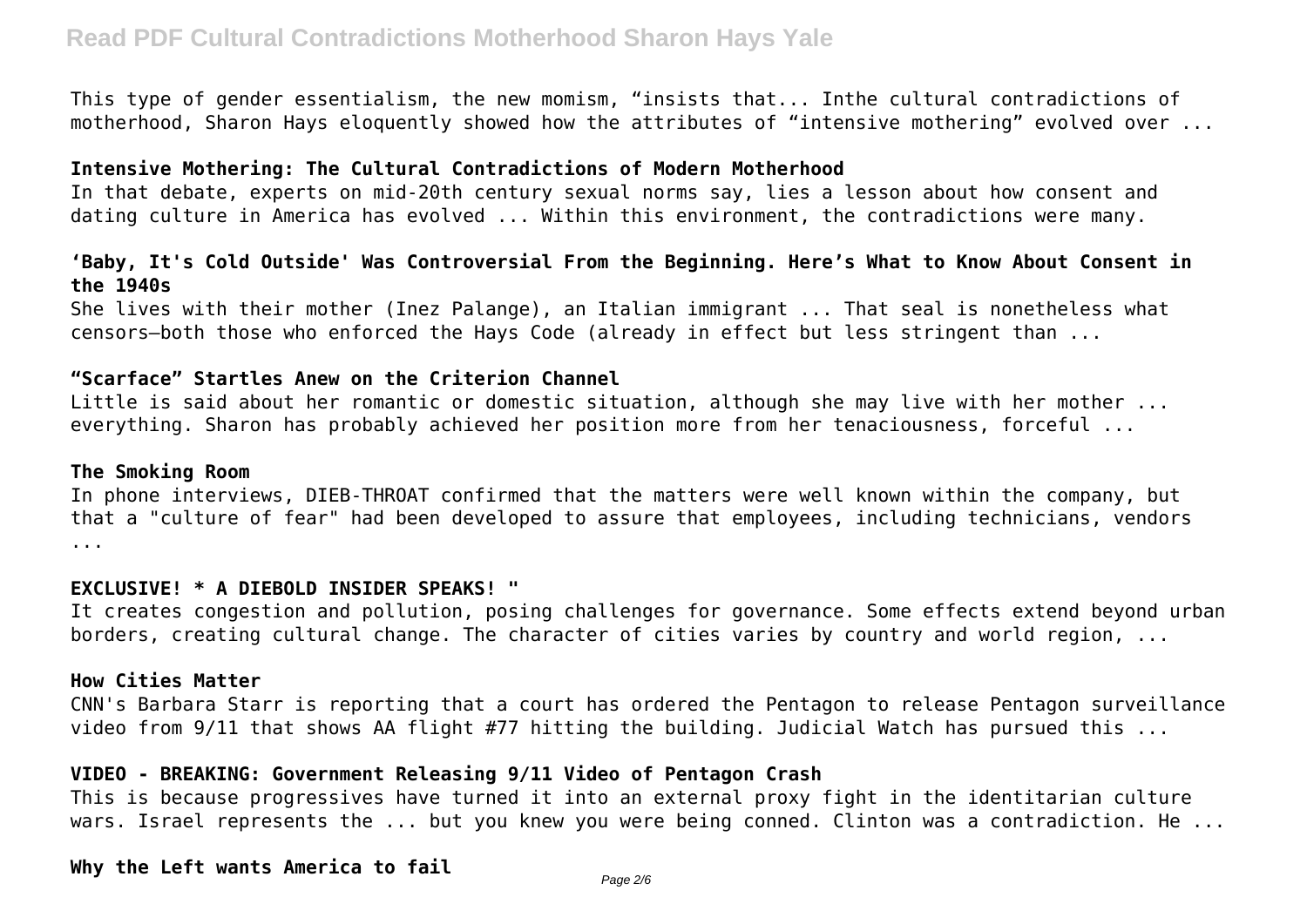# **Read PDF Cultural Contradictions Motherhood Sharon Hays Yale**

Rafi Cashman The lens of cultural studies and the related notion of discourse ... Keren McGinity The language of Jewish identity—"You're Jewish if your mother is Jewish" -is gendered and creates ...

# **Jack, Joseph and Morton Mandel Center for Studies in Jewish Education**

Akkerman, Tjitske Hajer, Maarten and Grin, John 2004. The Interactive State: Democratisation from Above?. Political Studies, Vol. 52, Issue. 1, p. 82. Sandström, Johan 2004. Greening the Swedish ...

#### **The Making of Green Knowledge**

The image of the three girls, Sharon Mitekwa, Melon Lutenyo and Mevies Imbaya sitting solemnly at the Lancet offices in Nairobi was a sharp contradiction ... tests blame the mother for cheating ...

#### **Fairy tale ending? Identical strangers who are twin sisters**

My father was a Royal Air Force officer, and my mother was a nurse; so we moved every two or three ... It's incredibly counter-cultural. If people think: "I've got my career and my body in shape  $-$  ...

#### **Interview: Roger Dawson, director of St Beuno's**

'Full of life': Family and friends remember 32-year-old Shaunya Green, fatally shot in White Marsh, as fearless, fun-loving The 32-year-old mother of two, remembered as a caring nurse with a ...

### **Home page [www.baltimoresun.com]**

Some social media users hit out at the announcement, calling it 'divisive' and a contradiction of efforts to create 'unity.' 'I view this as divisive creating a culture only caring about skin ...

**PBS divides opinion over Vanessa Williams singing the 'Black National Anthem' on July 4** Independent Senator Sharon Keogan sharply criticised the Government for what she called its "lack of leadership". Hitting out at "the contradictions in the Government's reopening plan ...

## **Weddings should be allowed have 50 guests from July 5th, Seanad hears**

showed several pickup trucks sporting Trump flags surrounding the Biden-Harris bus in a bid to stop it from travelling down the Interstate 35 in Hays County. On Thursday, White House aide David ...

# **Biden campaign staffers sue Trump fans who tried to run their bus off a Texas road**

They speak in Bavarian. She's making cheese dumplings just like their mother did — and believe it or not, she teaches Wolfgang a thing or two about  $\c{c}$ ooking, like how the dumplings need to  $\ldots$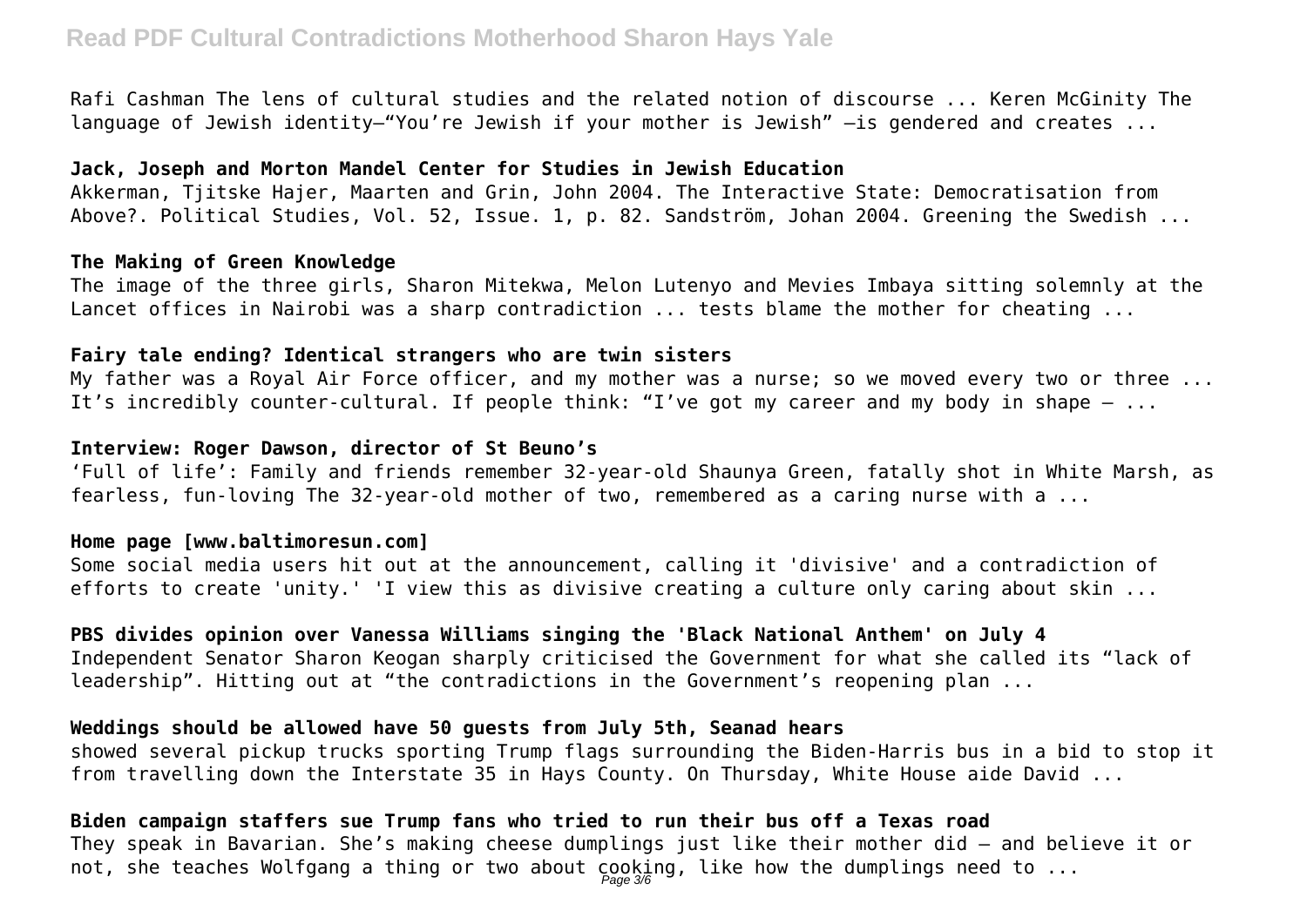# **Stream It Or Skip It: 'Wolfgang' on Disney+, a Mostly Fluffy Biography of First-Ever Celeb Chef Wolfgang Puck**

Sharon Tate, having few speaking lines. Maher congratulated Tarantino for standing his ground against that and other attacks. "Ideology is more important than art," he grumbled about the cultural ...

Working mothers today confront not only conflicting demands on their time and energy but also conflicting ideas about how they are to behave: they must be nurturing and unselfish while engaged in child rearing but competitive and ambitious at work. As more and more women enter the workplace, it would seem reasonable for society to make mothering a simpler and more efficient task. Instead, Sharon Hays points out in this original and provocative book, an ideology of "intensive mothering" has developed that only exacerbates the tensions working mothers face. Drawing on ideas about mothering since the Middle Ages, on contemporary childrearing manuals, and on in-depth interviews with mothers from a range of social classes, Hays traces the evolution of the ideology of intensive mothering--an ideology that holds the individual mother primarily responsible for child rearing and dictates that the process is to be child-centered, expert-guided, emotionally absorbing, labor-intensive, and financially expensive. Hays argues that these ideas about appropriate mothering stem from a fundamental ambivalence about a system based solely on the competitive pursuit of individual interests. In attempting to deal with our deep uneasiness about self-interest, we have imposed unrealistic and unremunerated obligations and commitments on mothering, making it into an opposing force, a primary field on which this cultural ambivalence is played out.

To celebrate the twentieth anniversary of Sharon Hays' landmark book, The Cultural Contradictions of Motherhood, this collection will revisit Hays' concept of "intensive mothering" as a continuing, yet controversial representation of modern motherhood. In Hays' original work, she spoke of "intensive mothering" as primarily being conducted by mothers, centered on children's needs with methods informed by experts, which are labourintensive and costly simply because children are entitled to this maternal investment. While respecting the important need for connection between mother and baby that is prevalent in the teachings of Attachment Theory, this collection raises into question whether an overinvestment of mothers in their children's lives is as effective a mode of parenting, as being conveyed by representations of modern motherhood. In a world where independence is encouraged, why are we still engaging in "intensive motherhood?"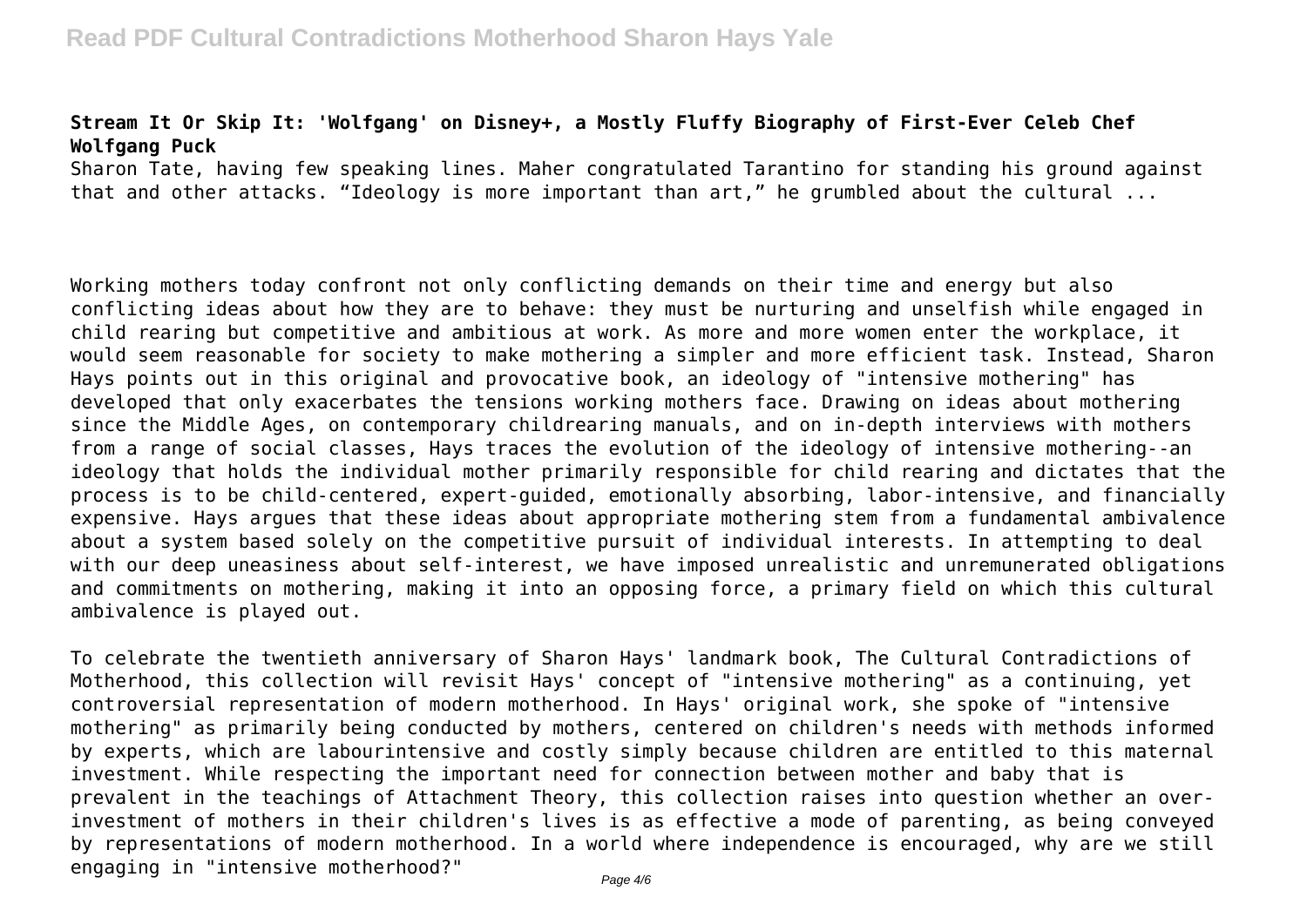# **Read PDF Cultural Contradictions Motherhood Sharon Hays Yale**

This text explores the impact of recent welfare reform on motherhood, marriage, and work in women's lives. It also focuses on what welfare reform reveals about work and family life, and its impact on us all.

To celebrate the twentieth anniversary of Sharon Hays' landmark book, The Cultural Contradictions of Motherhood, this collection will revisit Hays' concept of "intensive mothering" as a continuing, yet controversial representation of modern motherhood. In Hays' original work, she spoke of "intensive mothering" as primarily being conducted by mothers, centered on children's needs with methods informed by experts, which are labourintensive and costly simply because children are entitled to this maternal investment. While respecting the important need for connection between mother and baby that is prevalent in the teachings of Attachment Theory, this collection raises into question whether an overinvestment of mothers in their children's lives is as effective a mode of parenting, as being conveyed by representations of modern motherhood. In a world where independence is encouraged, why are we still engaging in "intensive motherhood?"

First published in 1994. Routledge is an imprint of Taylor & Francis, an informa company.

In Mothering through Precarity Julie A. Wilson and Emily Chivers Yochim explore how working- and middleclass mothers negotiate the difficulties of twenty-first-century mothering through their everyday engagement with digital media. From Facebook and Pinterest to couponing, health, and parenting websites, the women Wilson and Yochim study rely upon online resources and communities for material and emotional support. Feeling responsible for their family's economic security, these women often become "mamapreneurs," running side businesses out of their homes. They also feel the need to provide for their family's happiness, making successful mothering dependent upon economic and emotional labor. Questioning these standards of motherhood, Wilson and Yochim demonstrate that mothers' work is inseparable from digital media as it provides them the means for sustaining their families through such difficulties as health scares, underfunded schools, a weakening social safety net, and job losses.

Shadow Mothers shines new light on an aspect of contemporary motherhood often hidden from view: the need for paid childcare by women returning to the workforce, and the complex bonds mothers forge with the "shadow mothers" they hire. Cameron Lynne Macdonald illuminates both sides of an unequal and